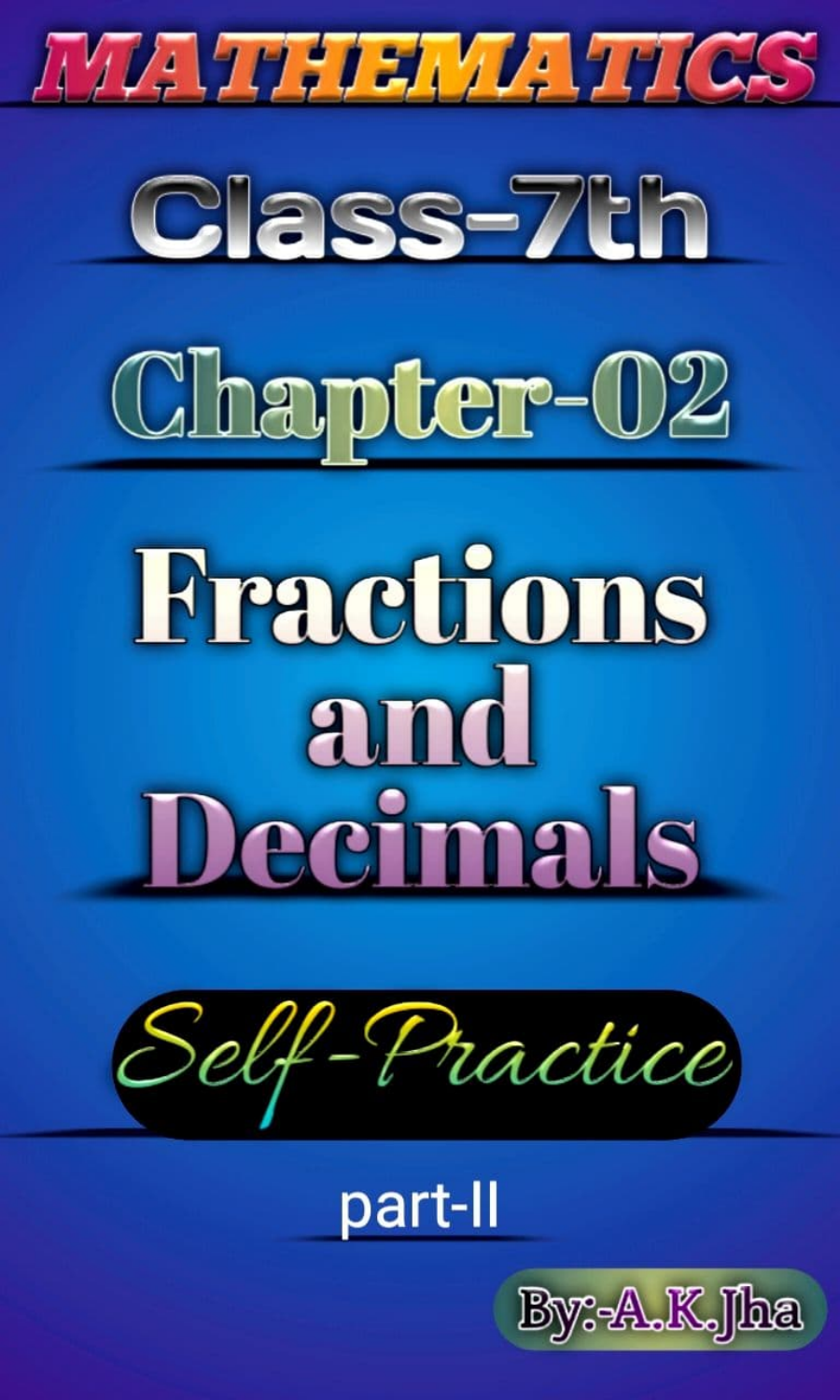| Class: $\frac{111}{111}$ | Mathematics | Ch: 02 | End: 1 | Part? |     |     |     |     |     |     |     |     |     |     |     |     |     |     |     |     |     |     |     |     |     |     |     |     |     |     |     |     |     |     |     |     |     |     |     |     |     |     |
|--------------------------|-------------|--------|--------|-------|-----|-----|-----|-----|-----|-----|-----|-----|-----|-----|-----|-----|-----|-----|-----|-----|-----|-----|-----|-----|-----|-----|-----|-----|-----|-----|-----|-----|-----|-----|-----|-----|-----|-----|-----|-----|-----|-----|
| 1                        | 1           | 1      | 1      | 1     | 1   | 1   | 1   | 1   | 1   |     |     |     |     |     |     |     |     |     |     |     |     |     |     |     |     |     |     |     |     |     |     |     |     |     |     |     |     |     |     |     |     |     |
| 1                        | 1           | 1      | 1      | 1     | 1   | 1   | 1   | 1   | 1   |     |     |     |     |     |     |     |     |     |     |     |     |     |     |     |     |     |     |     |     |     |     |     |     |     |     |     |     |     |     |     |     |     |
| 2                        | 1           | 1      | 1      | 1     | 1   | 1   | 1   | 1   | 1   |     |     |     |     |     |     |     |     |     |     |     |     |     |     |     |     |     |     |     |     |     |     |     |     |     |     |     |     |     |     |     |     |     |
| 3                        | 2           | 3      | 4      | 100   | 100 | 100 | 1   | 1   | 1   |     |     |     |     |     |     |     |     |     |     |     |     |     |     |     |     |     |     |     |     |     |     |     |     |     |     |     |     |     |     |     |     |     |
| 4                        | 3           | 4      | 100    | 100   | 100 | 100 | 100 | 100 | 100 | 100 | 100 | 100 | 100 | 100 | 100 | 100 | 100 | 100 | 100 | 100 | 100 | 100 | 100 | 100 | 100 | 100 | 100 | 100 | 100 | 100 | 100 | 100 | 100 | 100 | 100 | 100 | 100 | 100 | 100 | 100 | 100 | 100 |